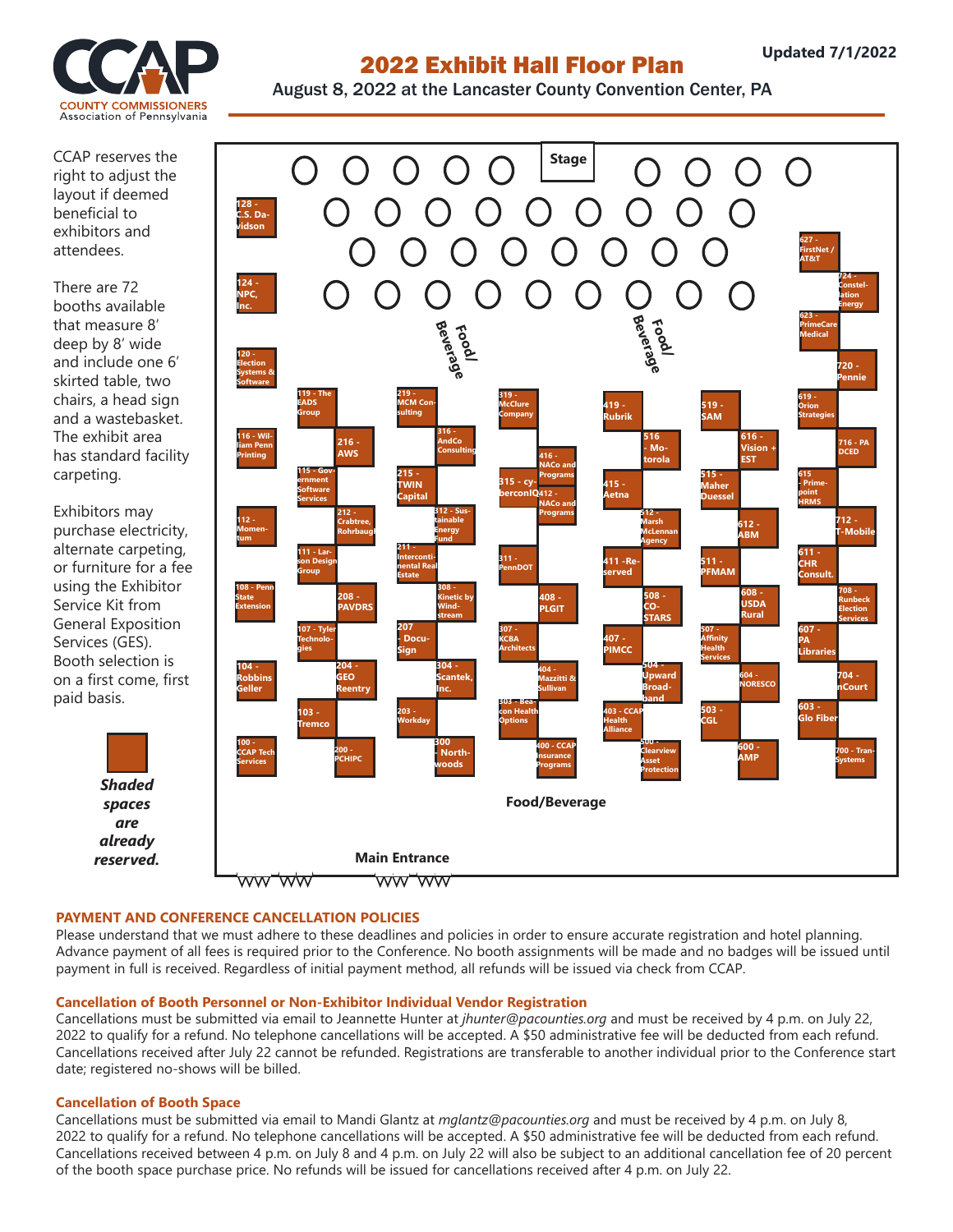

## 2022 CCAP Exhibit Hall – Booth Assignment Listing August 8, 2022 Lancaster County Convention Center, PA

| <b>Booth</b> | <b>Company Name</b>                                                                            | <b>Contact</b>         |
|--------------|------------------------------------------------------------------------------------------------|------------------------|
| 100          | <b>CCAP Technology Services</b>                                                                | M. Krouse              |
| 103          | Tremco Roofing and Building Maintenance                                                        | R. Kline               |
| 104          | Robbins Geller Rudman & Dowd LLP                                                               | L. Stein               |
| 107          | <b>Tyler Technologies</b>                                                                      | P. Miller              |
| 108          | Penn State Extension                                                                           | C. Schmidt             |
| 111          | Larson Design Group                                                                            | T. Craig               |
| 112          | Momentum                                                                                       | T. Ritter              |
| 115          | Government Software Services, Inc.                                                             | T. Theobald            |
| 116          | <b>William Penn Printing</b>                                                                   |                        |
| 119          | The EADS Group                                                                                 | J. Roman               |
| 120          | Election Systems & Software (ES&S)                                                             | J. Passarella          |
| 124          | NPC, Inc.                                                                                      | <b>B.</b> Houseknecht  |
| 128          | C.S. Davidson, Inc.                                                                            | R. Kohler              |
| 200          | Pennsylvania County Health Insurance Purchasing Cooperative (PCHIPC)                           | A. Smith               |
| 203          | Workday                                                                                        | J. Jackson             |
| 204          | GEO Reentry Services, Inc.                                                                     | D. Cooper              |
| 207          | DocuSign                                                                                       | A. Jones               |
| 208          | Pennsylvania Violent Death Reporting System / Pennsylvania Child Fatality Review S. Hoedemaker |                        |
| 211          | Intercontinental Real Estate Corporation                                                       | R. Vaillancourt        |
| 212          | Crabtree, Rohrbaugh & Associates                                                               | R. Davis               |
| 215          | <b>TWIN Capital Management</b>                                                                 | V. Larence             |
| 216          | <b>AWS</b>                                                                                     |                        |
| 219          |                                                                                                | M. Rearick             |
| 300          | MCM Consulting Group, Inc.<br>Northwoods                                                       | Z. Adams               |
|              |                                                                                                | S. Klaus               |
| 303          | Beacon Health Options                                                                          |                        |
| 304          | Scantek, Inc.                                                                                  | A. Hornicek            |
| 307          | <b>KCBA Architects</b>                                                                         | E. Gianelle            |
| 308          | Kinetic by Windstream<br>PennDOT                                                               | J. Shearer<br>C. Metka |
| 311          |                                                                                                |                        |
| 312          | Sustainable Energy Fund                                                                        | K. Sanders             |
| 315          | cyberconIQ                                                                                     | J. Sterner             |
| 316          | <b>AndCo Consulting</b>                                                                        | C. Brokaw              |
| 319          | McClure Company                                                                                | L. DeSantis            |
| 400          | <b>CCAP Insurance Programs</b>                                                                 | J. Sallade             |
| 403          | <b>CCAP Health Alliance</b>                                                                    | D. Nguyen              |
| 404          | Mazzitti & Sullivan EAP Services                                                               |                        |
| 407          | <b>PIMCC</b>                                                                                   |                        |
| 408          | <b>PLGIT</b>                                                                                   |                        |
| 411          | <b>RESERVED</b>                                                                                |                        |
| 412          | NACo and Programs including NRS and three+one                                                  |                        |
| 415          | Aetna                                                                                          |                        |
| 416          | NACo and Programs including NRS and three+one                                                  |                        |
| 419          | Rubrik                                                                                         |                        |
| 500          | <b>Clearview Asset Protection</b>                                                              | C. Thomas              |
| 503          | <b>CGL Companies</b>                                                                           | J. McKenna             |
| 504          | Upward Broadband                                                                               | R. Troxell             |
| 507          | <b>Affinity Health Services</b>                                                                | C. McMullen            |